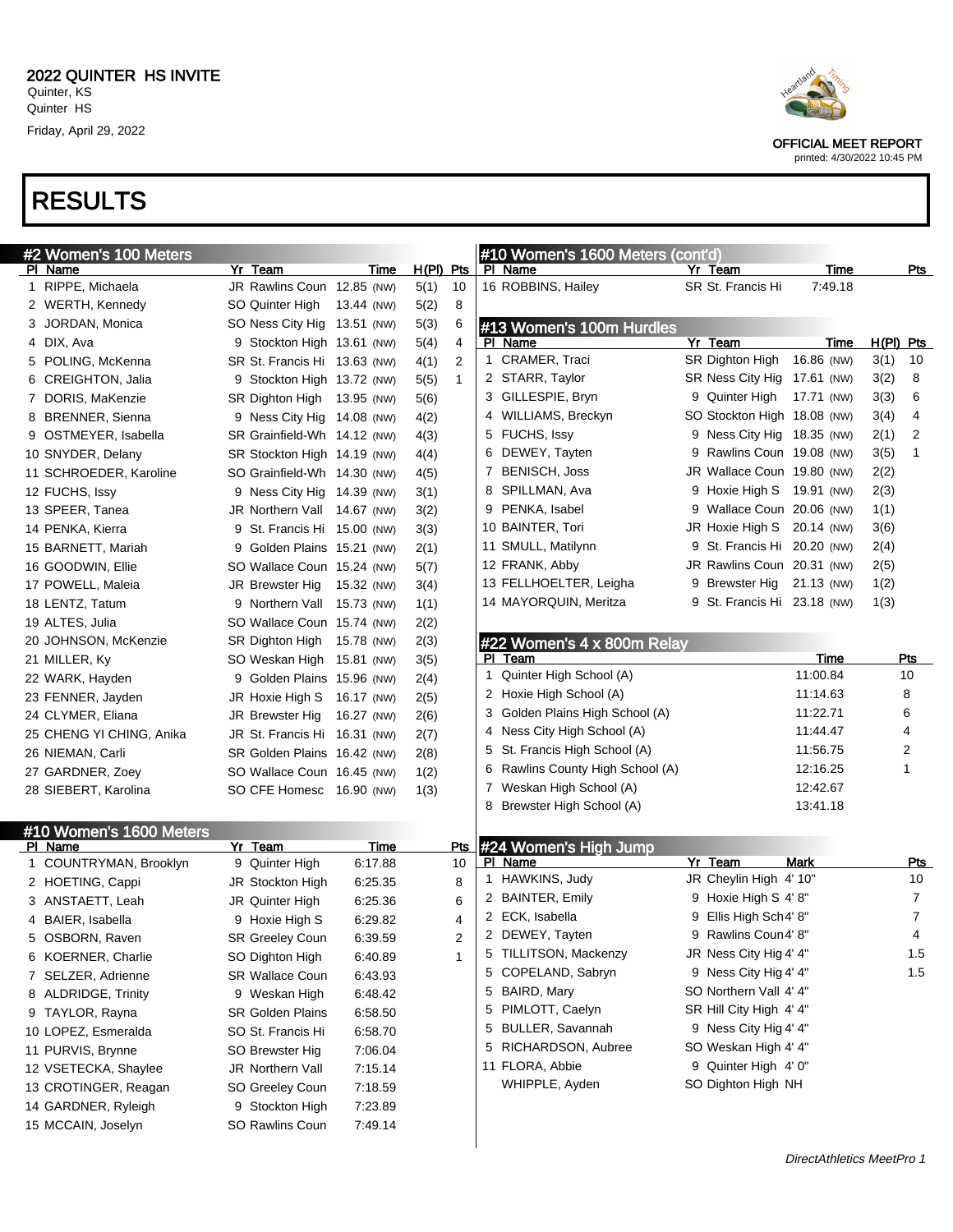

| #26 Women's Pole Vault                   |                                                                       |           |              | #28 Women's Long Jump (cont'd) |                                             |      |                     |                |
|------------------------------------------|-----------------------------------------------------------------------|-----------|--------------|--------------------------------|---------------------------------------------|------|---------------------|----------------|
| PI Name                                  | Yr Team<br>Mark                                                       |           | Pts          | PI Name                        | Yr Team                                     | Mark | $F(PI)$ Pts         |                |
| 1 WERTH, Kennedy                         | SO Quinter High 8' 6"                                                 |           | 10           | 33 SIEBERT, Karolina           | SO CFE Homesc 10' 13/4 (NW)                 |      | 1(10)               |                |
| 2 OSTMEYER, Isabella                     | SR Grainfield-Wh8' 0"                                                 |           | 8            | 34 ARD, Missy                  | JR Stockton High9' 11" (NW)                 |      | 1(11)               |                |
| 3 KOERNER, Charlie                       | SO Dighton High 7' 6"                                                 |           | 6            | 35 SHANK, Judy                 | 9 Triplains High 9' 0" (NW)                 |      | 1(12)               |                |
| 3 RICHARDSON, Aubree                     | SO Weskan High 7' 6"                                                  |           | 4            | RICHMEIER, Michelle            | SO Hill City High ND (NW)                   |      | 1                   |                |
| 5 SMITH, Maggy                           | JR Hill City High 7' 0"                                               |           | 2            | HESKETT, Hilde                 | 9 Hoxie High S ND (NW)                      |      | 2                   |                |
| 5 VSETECKA, Shaylee                      | JR Northern Vall 7' 0"                                                |           | $\mathbf 1$  |                                |                                             |      |                     |                |
| 7 HABIGER, Halle                         | JR Grainfield-Wh6' 6"                                                 |           |              | #30 Women's Triple Jump        |                                             |      |                     |                |
| 7 SIDES, Delaney                         | 9 Northern Vall 6' 6"                                                 |           |              | PI Name                        | Yr Team                                     | Mark | $F(PI)$ Pts         |                |
| 7 COPELAND, Sabryn                       | 9 Ness City Hig 6' 6"                                                 |           |              | 1 RATH, Breanna                | JR Golden Plains35' 5" (NW)                 |      | 2(1)                | 10             |
| 10 BEATON, Grace                         | JR Dighton High 6' 0"                                                 |           |              | 2 POLING, McKenna              | SR St. Francis Hi 32' 4" (NW)               |      | 2(2)                | 8              |
| RODRIGUEZ, Danae                         | SO Ness City Hig NH                                                   |           |              | 3 SCHIEFERECKE, Grayce         | JR Hoxie High S 32' $3\frac{1}{2}$ (NW)     |      | 2(3)                | 6              |
|                                          |                                                                       |           |              | 4 VON LEONROD, Allie           | JR Dighton High $31'$ 4 $3/4$ (NW)          |      | 2(4)                | 4              |
| #28 Women's Long Jump                    |                                                                       |           |              | 5 GODEK, Anna                  | SR Grainfield-Wh 31' $3\frac{1}{2}$ (NW)    |      | 2(5)                | 2              |
| PI Name                                  | Mark<br>Yr Team                                                       | F(PI) Pts |              | 6 SMITH, Serenity              | 9 Quinter High $30'2\frac{3}{4}$ (NW)       |      | 2(6)                | $\mathbf{1}$   |
| 1 RIPPE, Michaela                        | JR Rawlins Coun 16' 53/4 (NW)                                         | 3(1)      | 10           | 7 DAVIS, Claire                | SO Dighton High 29' 11 $\frac{1}{2}$ (NW)   |      | 2(7)                |                |
| 2 GOODWIN, Ellie                         | SO Wallace Coun16' 43/4 (NW)                                          | 3(2)      | 8            | 8 GIBBS, Makenna               | 9 Wallace Coun29' 2" (NW)                   |      | 2(8)                |                |
| 3 HABIGER, Halle                         | JR Grainfield-Wh 15' 11 1/4 (NW)                                      | 3(3)      | 5            | 9 SMULL, Matilynn              | 9 St. Francis Hi 28' 10 <sup>1/4</sup> (NW) |      | 1(1)                |                |
| 3 POLING, McKenna                        | SR St. Francis Hi 15' 11 1/4 (NW)                                     | 3(3)      | 5            | 9 WARK, Hayden                 | 9 Golden Plains28' 10 <sup>1/4</sup> (NW)   |      | 1(1)                |                |
| 5 RATH, Breanna                          | JR Golden Plains15' 9" (NW)                                           | 3(5)      | 2            | 11 HOUTMAN, Jesslynn           | JR St. Francis Hi 27' 11 $\frac{1}{2}$ (NW) |      | 1(3)                |                |
| 6 SCHIEFERECKE, Grayce                   | JR Hoxie High S 15' $0\frac{1}{2}$ (NW)                               | 3(6)      | $\mathbf{1}$ | 12 HEIER, Kerri                | JR Grainfield-Wh 27' 11" (NW)               |      | 2(9)                |                |
| 7 SMITH, Serenity                        | 9 Quinter High $14'$ 9 $\frac{3}{4}$ (NW)                             | 2(1)      |              | 13 RITTER, Myah                | 9 CFE Homesc 27' 534 (NW)                   |      | 1(4)                |                |
| 8 DORIS, MaKenzie                        | SR Dighton High 14' 7 <sup>1</sup> / <sub>2</sub> (NW)                | 3(7)      |              | 14 HANSEN, Haley               | 9 Northern Vall 26' 9" (NW)                 |      | 1(5)                |                |
| 9 ENGLING, Candyce                       | JR Natoma High 14' 6 <sup>3/4</sup> (NW)                              | 2(2)      |              | 15 GARDNER, Zoey               | SO Wallace Coun26' 0 <sup>1/4</sup> (NW)    |      | 1(6)                |                |
| 10 OSTMEYER, Isabella                    | SR Grainfield-Wh 14' 4" (NW)                                          | 3(8)      |              | MCCAIN, Joselyn                | SO Rawlins CounND (NW)                      |      | 1                   |                |
| 11 DAVIS, Claire                         | SO Dighton High 14' 3 <sup>1</sup> / <sub>2</sub> (NW)                | 3(9)      |              | KVASNICKA, Caybrie             | SO Quinter High ND (NW)                     |      | 1                   |                |
| 12 KELLOGG, Katelyn                      | 9 Triplains High 13' 8 <sup>1</sup> / <sub>2</sub> (NW)               | 2(3)      |              | SMITH, Reece                   | 9 Rawlins CounND (NW)                       |      | 1                   |                |
| 13 CHUMLEY, Nicole                       | JR Rawlins Coun13' 7 <sup>3/4</sup> (NW)                              | 3(10)     |              | WHIPPLE, Ayden                 | SO Dighton High ND (NW)                     |      | 1                   |                |
| 14 TAVAREZ, Angela                       | 9 Ness City Hig 13' 7" (NW)                                           | 2(4)      |              | ENGLING, Candyce               | JR Natoma High ND (NW)                      |      | 2                   |                |
| 15 BARNETT, Mariah                       | 9 Golden Plains13' 6 <sup>1</sup> / <sub>2</sub> (NW)                 | 2(5)      |              | WOELK, Karlyn                  | JR Greeley CounND (NW)                      |      | 2                   |                |
| 16 GOURLEY, Sofie                        | 9 Hoxie High S 13' 4" (NW)                                            | 3(11)     |              |                                |                                             |      |                     |                |
| 17 GODEK, Anna                           | SR Grainfield-Wh 13' $3\frac{1}{2}$ (NW)                              | 3(12)     |              | #32 Women's Shot Put           |                                             |      |                     |                |
| 18 BLANKS, Lindsey                       | JR Hill City High 13' 3" (NW)                                         | 2(6)      |              | PI Name<br>STAFFORD, Ja'Asia   | Yr Team<br>SO Wallace Coun39' 0"            | Mark | $F(PI)$ Pts<br>3(1) | 10             |
| 19 FAULKENDER, Jordyn                    | SR St. Francis Hi 12' 10 <sup>1/4</sup> (NW)                          | 2(7)      |              | 2 GALL, Tomi                   | SR Dighton High 38' 10 <sup>1</sup> /2      |      | 3(2)                | 8              |
| 20 PIMLOTT, Caelyn                       | SR Hill City High 12' 7 <sup>3/4</sup> (NW)                           | 2(8)      |              | 3 MICEK, Abby                  | SO Rawlins Coun34' 7"                       |      | 3(3)                | 6              |
| 21 WARK, Hayden                          | 9 Golden Plains12' 3 <sup>1</sup> / <sub>2</sub> (NW)                 | 2(9)      |              | 4 SCHULTZ, Tyra                | SR Grainfield-Wh 32' 10"                    |      | 3(4)                | $\overline{4}$ |
| 22 HANSEN, Haley                         | 9 Northern Vall 11' 111/2 (NW)                                        | 1(1)      |              | 5 MILLER, Kassie               | SR Golden Plains32' 8"                      |      | 3(5)                | 2              |
| 23 POWELL, Maleia<br>24 CORTES, Kimberly | JR Brewster Hig 11'9" (NW)                                            | 2(10)     |              | 6 NORTH, Natalee               | 9 Ellis High Sch 31' 6 <sup>1</sup> /2      |      | 3(6)                | -1             |
|                                          | 9 Brewster Hig 11' 8 <sup>1/2</sup> (NW)                              | 1(2)      |              | 7 PERRY, Hope                  | SR Wallace Coun31' 5 <sup>1</sup> /2        |      | 2(1)                |                |
| 25 PLATT, Jessica<br>26 ALTES, Julia     | JR Brewster Hig 11'8" (NW)                                            | 1(3)      |              | 8 MEANS, Kaelyn                | JR Stockton High 30' 5"                     |      | 3(7)                |                |
|                                          | SO Wallace Coun11' 73/4 (NW)                                          | 1(4)      |              | 9 WHIPPLE, Jessica             | JR Dighton High 29' 11 $\frac{1}{2}$        |      | 2(2)                |                |
| 27 FLORA, Abbie                          | 9 Quinter High $11'1'$ (NW)                                           | 1(5)      |              | 9 SOLIS, Jahdai                | SR Western Plain29' 111/2                   |      | 3(8)                |                |
| 28 CHENG YI CHING, Anika                 | JR St. Francis Hi 10' 9" (NW)                                         | 1(6)      |              | 11 ROGERS, Kinley              | SO Hoxie High S 29' 10"                     |      | 3(9)                |                |
| 29 GARDNER, Zoey                         | SO Wallace Coun10' 7 <sup>1</sup> / <sub>2</sub> (NW)                 | 1(7)      |              | 12 WARK, Morgan                | SR Golden Plains29' 91/2                    |      | 3(10)               |                |
| 30 RITTER, Myah<br>31 KVASNICKA, Caybrie | 9 CFE Homesc 10' 6 <sup>1/4</sup> (NW)<br>SO Quinter High 10' 5" (NW) | 1(8)      |              | 13 SLOANE, Brooklyn            | SR Hill City High 29' 6"                    |      | 2(3)                |                |
| 32 YOUNG, Sophia                         | 9 Weskan High 10' $2\frac{1}{2}$ (NW)                                 | 2(11)     |              | 14 JOHNSON, McKenzie           | SR Dighton High 29' 4 <sup>1</sup> /2       |      | 2(4)                |                |
|                                          |                                                                       | 1(9)      |              |                                |                                             |      |                     |                |
|                                          |                                                                       |           |              |                                |                                             |      |                     |                |



printed: 4/30/2022 10:45 PM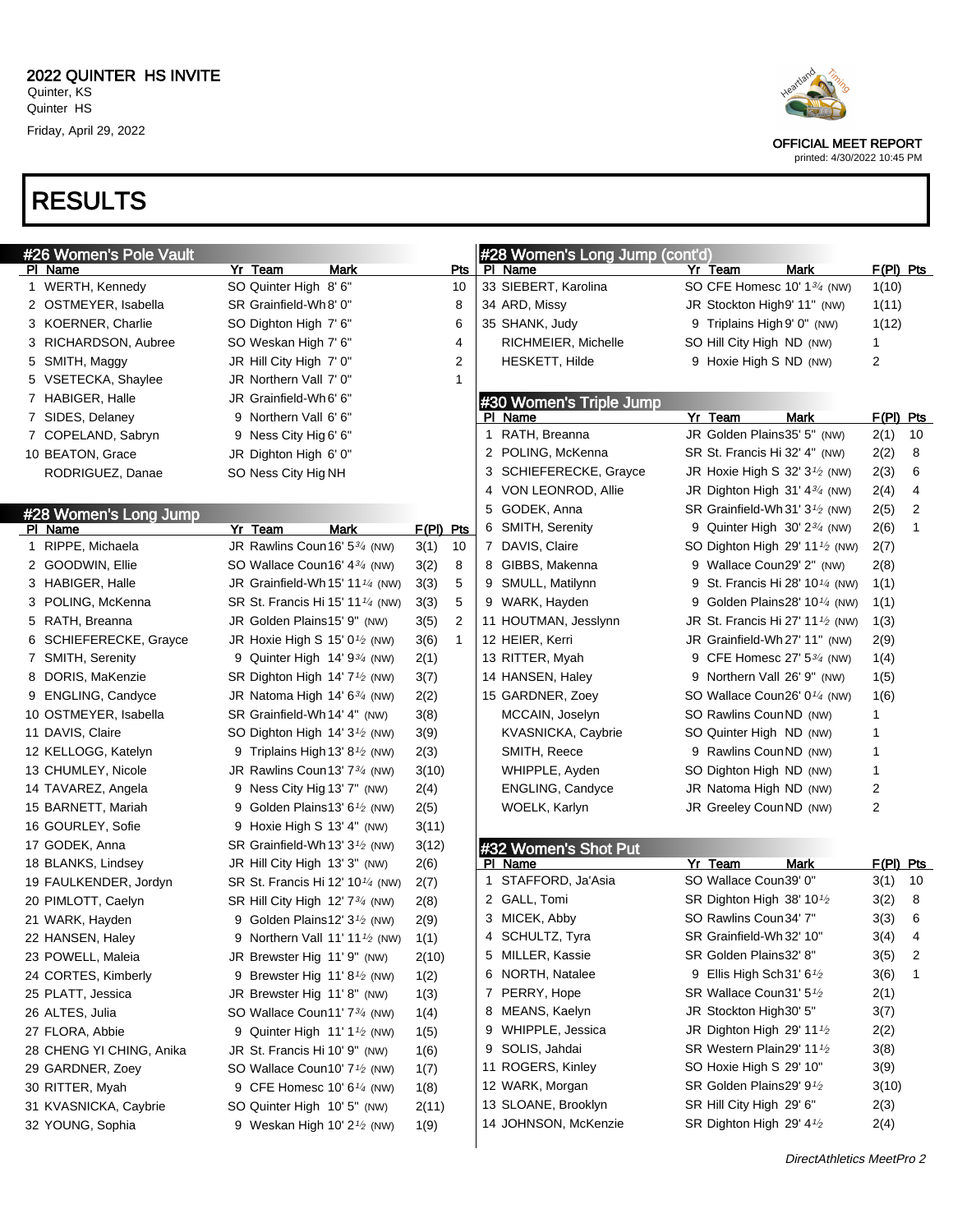

printed: 4/30/2022 10:45 PM

| #32 Women's Shot Put (cont'd) |                                                  |                      | #34 Women's Discus (cont'd) |                          |                      |
|-------------------------------|--------------------------------------------------|----------------------|-----------------------------|--------------------------|----------------------|
| PI Name                       | Yr Team<br>Mark                                  | $F(PI)$ Pts          | PI Name                     | Yr Team<br>Mark          | $F(PI)$ Pts          |
| 15 HESPE, Nellie              | SR Cheylin High 29' 0 <sup>1</sup> /2            | 2(5)                 | 21 HESPE, Nellie            | SR Cheylin High 75' 7"   | 2(8)                 |
| 15 NICHOLS, Mariyah           | JR Rawlins Coun29' 0 <sup>1</sup> / <sub>2</sub> | 2(5)                 | 22 FENNER, Jayden           | JR Hoxie High S 75' 0"   | 1(3)                 |
| 17 KVASNICKA, Cashlyn         | JR Quinter High 28' 4 <sup>1</sup> /2            | 2(7)                 | 23 SPINO, Lilliana          | JR Hill City High 74' 6" | 1(4)                 |
| 18 HARGITT, Addie             | 9 Quinter High 27' 4"                            | 1(1)                 | 24 MUIR, Brin               | 9 Stockton High 73' 9"   | 1(5)                 |
| 19 MYERS, Delaney             | 9 St. Francis Hi 27' $1\frac{1}{2}$              | 2(8)                 | 24 FAULKENDER, Jordyn       | SR St. Francis Hi 73' 9" | 2(9)                 |
| 20 WRIGHT, Maddie             | 9 Weskan High 27' $0\frac{1}{2}$                 | 2(9)                 | 26 SIDES, Delaney           | 9 Northern Vall 73' 3"   | 2(10)                |
| 21 BLACKWOOD, Brandy          | SO Quinter High 26' 5 <sup>1</sup> /2            | 1(2)                 | 27 RIPPE, Allison           | 9 Rawlins Coun 72' 0"    | 3(12)                |
| 22 HART, Ella                 | JR Hill City High 26' $1\frac{1}{2}$             | 3(11)                | 28 BORN, Bella              | SO Hill City High 71' 5" | 2(11)                |
| 23 KESTER, MacKenzie          | 9 Stockton High26' 0 <sup>1</sup> /2             | 2(10)                | 29 GILLILAND, Molly         | JR St. Francis Hi 70' 7" | 2(12)                |
| 24 DRAPER, Emma               | 9 Rawlins Coun25' 11"                            | 2(11)                | 30 IBARRIA, Brisa           | SR Cheylin High 69' 0"   | 1(6)                 |
| 25 GILLILAND, Molly           | JR St. Francis Hi 25' 10"                        | 1(3)                 | 31 NOLAN, Kyra              | SR Greeley Coun63' 1"    | 1(7)                 |
| 26 WATELY, Gabbi              | JR Hill City High 25' 0"                         | 2(12)                | 32 FELLHOELTER, Libertee    | SO Brewster Hig 61' 10"  | 1(8)                 |
| 27 FELLHOELTER, Libertee      | SO Brewster Hig 24' 4 <sup>1</sup> /2            | 1(4)                 | 33 BERGSTEN, Lacey          | SO Triplains High 61' 9" | 1(9)                 |
| 28 NOLAN, Kyra                | SR Greeley Coun23' 1"                            | 1(5)                 | 34 FOOTE, Molly             | SR Hoxie High S 60' 6"   | 1(10)                |
| 29 FENNER, Jayden             | JR Hoxie High S 22' $5\frac{1}{2}$               | 3(12)                | 35 HRABE, Adrienne          | 9 Grainfield-Wh 58' 1"   | 1(11)                |
| 30 CARTER, Emma               | 9 Golden Plains22' $3\frac{1}{2}$                | 1(6)                 | 36 CLYMER, Eliana           | JR Brewster Hig 55' 7"   | 1(12)                |
| 31 NICHOLS, Joslyn            | SO Triplains High 21' 10"                        | 1(7)                 | 37 PORTER, Seri             | 9 Northern Vall 52' 5"   | 1(13)                |
| 32 HINGST, Maggie             | 9 St. Francis Hi 21' 3"                          | 1(8)                 |                             |                          |                      |
| 33 REBARCHEK, Sherrie         | 9 Grainfield-Wh 20' $5\frac{1}{2}$               | 1(9)                 | #36 Women's Javelin         |                          |                      |
| 34 BERGSTEN, Lacey            | SO Triplains High 20' 1 <sup>1</sup> /2          | 1(10)                | PI Name                     | Yr Team<br>Mark          | F(PI) Pts            |
| 35 HRABE, Adrienne            | 9 Grainfield-Wh 19' 1"                           | 1(11)                | 1 SCHULTZ, Livia            | SR Grainfield-Wh 120' 1" | 3(1)<br>10           |
| 36 LENTZ, Tatum               | 9 Northern Vall 17' 10"                          | 1(12)                | 2 BAINTER, Emily            | 9 Hoxie High S 113' 2"   | 3(2)<br>8            |
| 37 PORTER, Seri               | 9 Northern Vall 17' $6\frac{1}{2}$               | 1(13)                | 3 SCHULTZ, Hanna            | SR Dighton High 111' 0"  | 6<br>3(3)            |
|                               |                                                  |                      | 4 PERRY, Hope               | SR Wallace Coun98' 1"    | 4<br>2(1)            |
|                               |                                                  |                      | 5 NORTH, Natalee            | 9 Ellis High Sch 97' 5"  | 2<br>3(4)            |
| #34 Women's Discus<br>PI Name | Yr Team<br>Mark                                  | $F(PI)$ Pts          | 6 ROGERS, Kinley            | SO Hoxie High S 95' 3"   | $\mathbf{1}$<br>3(5) |
| 1 MEANS, Kaelyn               | JR Stockton High127' 0"                          | 3(1)<br>10           | 7 BENISCH, Joss             | JR Wallace Coun93' 3"    | 2(2)                 |
| 2 MILLER, Kassie              | SR Golden Plains98' 10"                          | 8<br>3(2)            | 8 CRAMER, Traci             | SR Dighton High 91' 4"   | 2(3)                 |
| 3 NORTH, Natalee              | 9 Ellis High Sch97' 0"                           | 6                    | 9 MUIR, Brin                |                          |                      |
|                               |                                                  | 3(3)<br>4            |                             | 9 Stockton High 89' 0"   | 3(6)                 |
| 4 MICEK, Abby                 | SO Rawlins Coun95' 0"                            | 3(4)                 | 10 MICEK, Abby              | SO Rawlins Coun88' 7"    | 3(7)                 |
| 5 STAFFORD, Ja'Asia           | SO Wallace Coun94' 7"                            | 2<br>3(5)            | 11 COOPER, Ryenn            | 9 Hill City High 88' 2"  | 1(1)                 |
| 6 SCHULTZ, Tyra               | SR Grainfield-Wh 93' 9"                          | $\mathbf{1}$<br>3(6) | 12 HARGITT, Addie           | 9 Quinter High 85' 0"    | 3(8)                 |
| 7 WARK, Morgan                | SR Golden Plains90' 3"                           | 3(7)                 | 13 HINGST, Maggie           | 9 St. Francis Hi 84' 11" | 3(9)                 |
| 8 ROGERS, Kinley              | SO Hoxie High S 89' 3"                           | 3(8)                 | 14 WELLS, Kaelyn            | JR Rawlins Coun84' 5"    | 3(10)                |
| 9 WHIPPLE, Jessica            | JR Dighton High 86' 10"                          | 3(9)                 | 15 SLOANE, Brooklyn         | SR Hill City High 83' 4" | 3(11)                |
| 10 GALL, Tomi                 | SR Dighton High 86' 0"                           | 3(10)                | 16 WILLIAMS, Breckyn        | SO Stockton High82' 6"   | 1(2)                 |
| 11 SCHROEDER, Karoline        | SO Grainfield-Wh 84' 0"                          | 1(1)                 | 17 VON LEONROD, Allie       | JR Dighton High 81' 2"   | 2(4)                 |
| 11 KVASNICKA, Cashlyn         | JR Quinter High 84' 0"                           | 2(1)                 | 18 IBARRIA, Brisa           | SR Cheylin High 78' 4"   | 2(5)                 |
| 13 HARGITT, Addie             | 9 Quinter High 83' 8"                            | 2(2)                 | 19 RIPPE, Allison           | 9 Rawlins Coun76' 7"     | 1(3)                 |
| 14 BEATON, Grace              | JR Dighton High 83' 0"                           | 2(3)                 | 20 MYERS, Delaney           | 9 St. Francis Hi 76' 6"  | 1(4)                 |
| 15 NICHOLS, Mariyah           | JR Rawlins Coun82' 5"                            | 3(11)                | 21 NOLAN, Kyra              | SR Greeley Coun 75' 10"  | 2(6)                 |
| 16 SOLIS, Jahdai              | SR Western Plain79' 8"                           | 2(4)                 | 22 HOUTMAN, Jesslynn        | JR St. Francis Hi 74' 9" | 2(7)                 |
| 17 NIEMAN, Carli              | SR Golden Plains77' 9"                           | 2(5)                 | 23 SELENSKY, Kelsey         | SO Quinter High 73' 1"   | 2(8)                 |
| 18 NICHOLS, Joslyn            | SO Triplains High 77' 2"                         | 2(6)                 | 24 KESTER, MacKenzie        | 9 Stockton High 72' 3"   | 2(9)                 |
| 19 BLACKWOOD, Brandy          | SO Quinter High 77' 0"                           | 1(2)                 | 25 BAILEY, Daynah           | SO Northern Vall 70' 1"  | 2(10)                |
| 20 HINGST, Maggie             | 9 St. Francis Hi 76' 1"                          | 2(7)                 | 26 DAILY, Jaelyn            | 9 Wallace Coun70' 0"     | 3(12)                |
|                               |                                                  |                      |                             |                          |                      |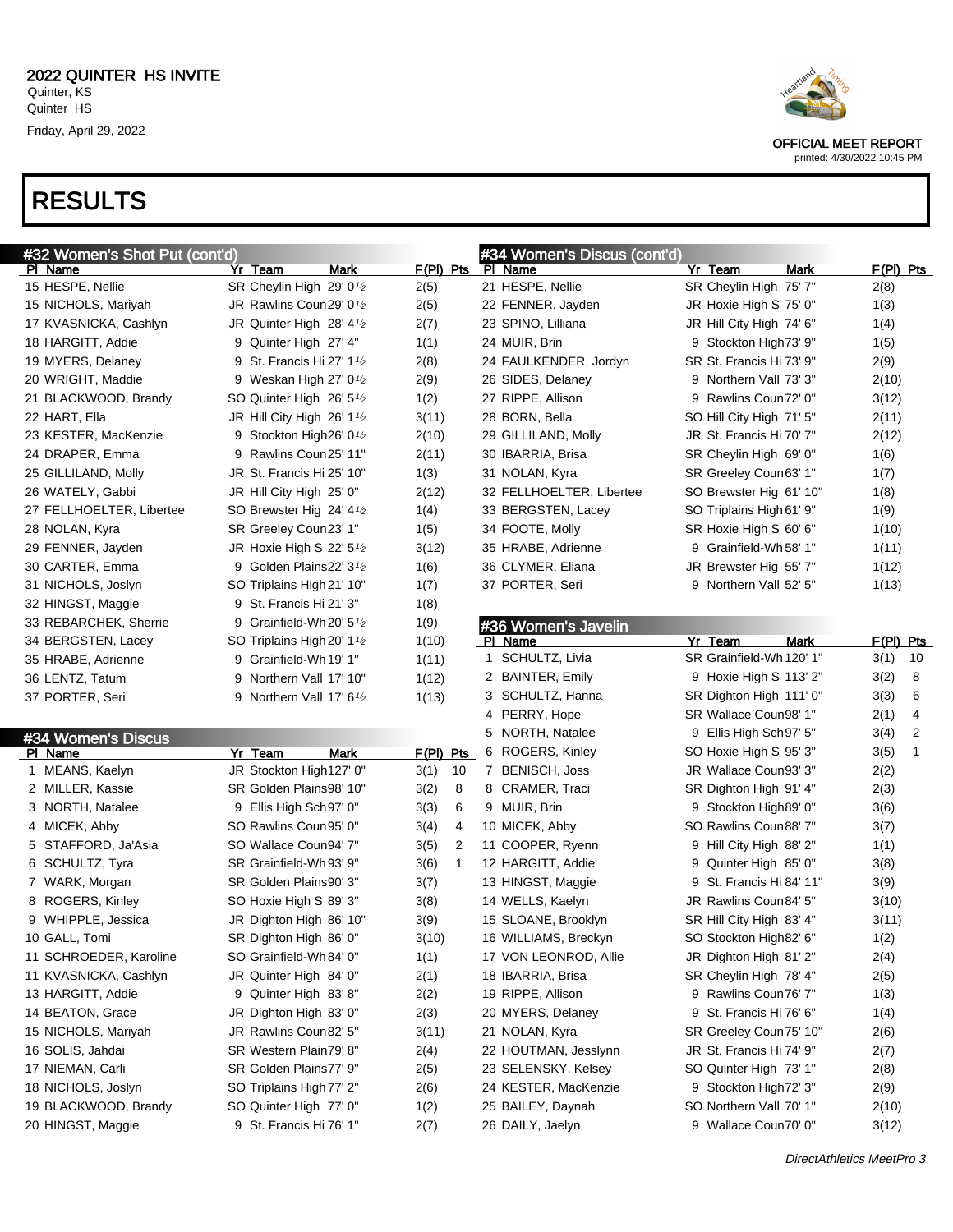# RESULTS



OFFICIAL MEET REPORT

printed: 4/30/2022 10:45 PM

DirectAthletics MeetPro 4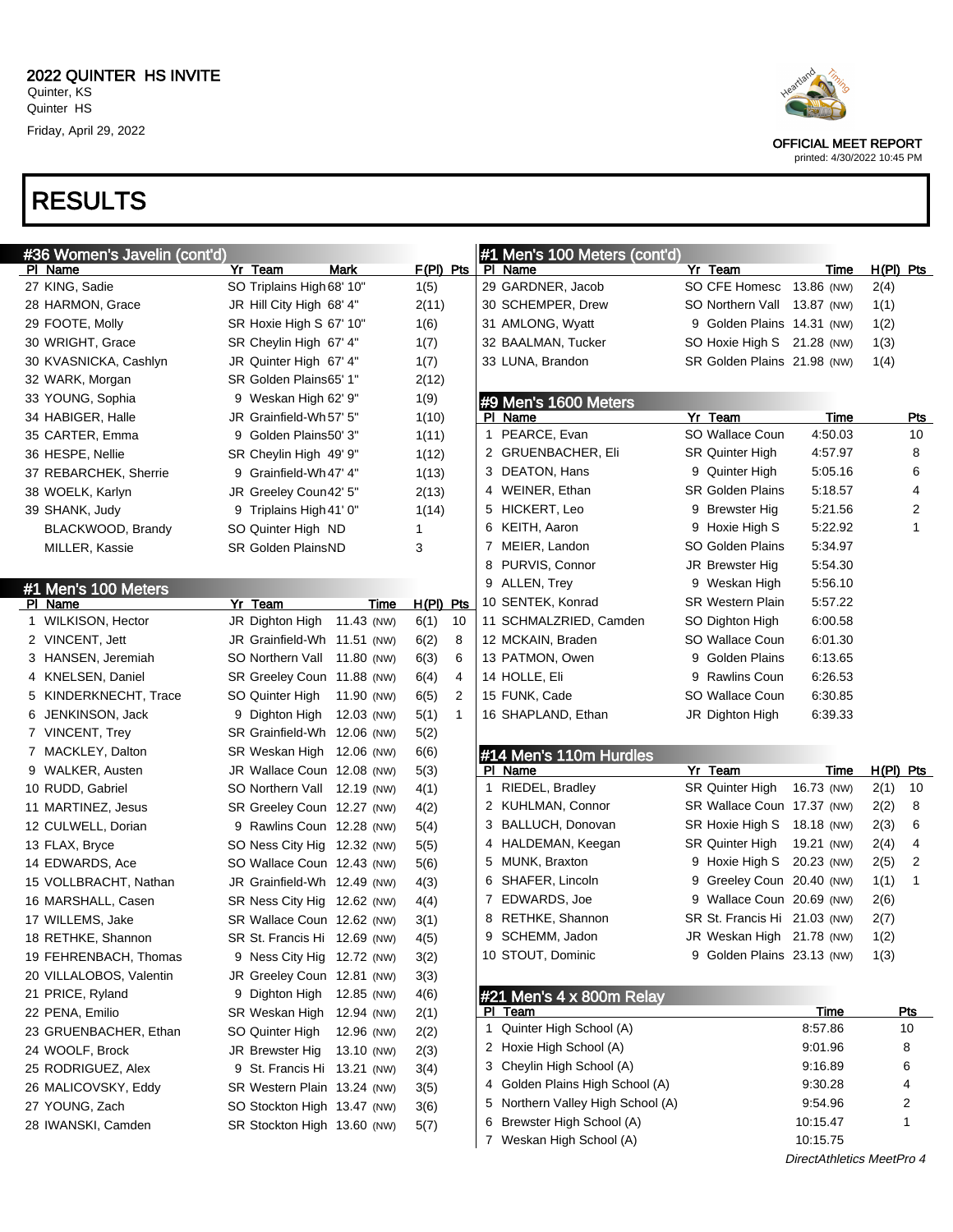

| #21 Men's 4 x 800m Relay (cont'd) |                                       |                                                         |            | #27 Men's Long Jump (cont'd)     |                               |                                                                                             |           |            |
|-----------------------------------|---------------------------------------|---------------------------------------------------------|------------|----------------------------------|-------------------------------|---------------------------------------------------------------------------------------------|-----------|------------|
|                                   | PI Team                               | Time                                                    | Pts        | PI Name                          | Yr Team                       | Mark                                                                                        | F(PI) Pts |            |
|                                   | 8 Dighton High School (A)             | 10:32.92                                                |            | 5 YOUNGER, Mason                 |                               | SO Ellis High Sch 18' 11" (NW)                                                              | 3(5)      | 2          |
|                                   |                                       |                                                         |            | 6 NUSS, Jaden                    |                               | SO Hill City High 18' $8\frac{1}{2}$ (NW)                                                   | 3(6)      | 1          |
|                                   | #23 Men's High Jump                   |                                                         |            | 7 KNELSEN, Daniel                | SR Greeley Coun 18' 6" (NW)   |                                                                                             | 3(7)      |            |
|                                   | PI Name                               | Yr Team<br>Mark                                         | <b>Pts</b> | 8 POPP, Josh                     | JR Rawlins Coun 18' 0" (NW)   |                                                                                             | 2(1)      |            |
|                                   | 1 RIEDEL, Bradley                     | SR Quinter High 6' 2"                                   | 10         | 8 HAWKINS, Tharyan               | SO Wallace Coun18' 0" (NW)    |                                                                                             | 3(8)      |            |
|                                   | 2 HAWKINS, Tharyan                    | SO Wallace Coun5' 10"                                   | 8          | 10 GRUENBACHER, Ethan            |                               | SO Quinter High 17' 10 <sup>1</sup> / <sub>2</sub> (NW)                                     | 3(9)      |            |
|                                   | 3 NEELEY, Max                         | JR Dighton High 5'8"                                    | 6          | 11 SCHMIDT, Carson               |                               | SO Brewster Hig 17' 8 <sup>1</sup> / <sub>2</sub> (NW)                                      | 3(10)     |            |
|                                   | 4 UNDERHILL, Carter                   | SR Hill City High 5' 6"                                 | 4          | 12 FLAX, Bryce                   |                               | SO Ness City Hig 17' 6 <sup>1</sup> / <sub>2</sub> (NW)                                     | 3(11)     |            |
|                                   | 4 CRAMER, Daniel                      | 9 Dighton High 5' 6"                                    | 2          | 12 COLEMAN, Jaden                |                               | SR Dighton High 17' $6\frac{1}{2}$ (NW)                                                     | 3(11)     |            |
|                                   | 4 RUDD, Gabriel                       | SO Northern Vall 5' 6"                                  | 1          | 14 MUNK, Braxton                 |                               | 9 Hoxie High S 17' 3" (NW)                                                                  | 2(2)      |            |
|                                   | 7 GOURLEY, Cade                       | SR Hoxie High S 5' 4"                                   |            | 15 EDWARDS, Joe                  |                               | 9 Wallace Coun16' $91$ (NW)                                                                 | 2(3)      |            |
|                                   | 7 COLEMAN, Jaden                      | SR Dighton High 5' 4"                                   |            | 16 POE, Dally                    | SR Triplains High 16' 4" (NW) |                                                                                             | 2(4)      |            |
|                                   | 7 STEPHEN, Dayton                     | 9 Hill City High 5' 4"                                  |            | 17 SHEA, Ethan                   | SR Golden Plains16' 3" (NW)   |                                                                                             | 2(5)      |            |
|                                   | 7 LOYA, Eric                          | SR Northern Vall 5' 4"                                  |            | 17 SCHEMM, Jadon                 | JR Weskan High 16' 3" (NW)    |                                                                                             | 2(5)      |            |
|                                   | 7 VILLALOBOS, Valentin                | JR Greeley Coun5' 4"                                    |            | 19 MALICOVSKY, Eddy              | SR Western Plain16' 0" (NW)   |                                                                                             | 2(7)      |            |
|                                   | 7 MCCARTY, Logan                      | SO Cheylin High 5' 4"                                   |            | 20 KETZNER, Brady                |                               | SO Cheylin High 15' 9 <sup>1</sup> /2 (NW)                                                  | 2(8)      |            |
|                                   | 13 RETHKE, Shannon                    | SR St. Francis Hi 5' 2"                                 |            | 21 RATH, Josh                    |                               | 9 Golden Plains15' 7 <sup>1</sup> /2 (NW)                                                   | 1(1)      |            |
|                                   | 13 DIERCKS, Isaac                     | SO Hoxie High S 5' 2"                                   |            | 22 HALDEMAN, Keegan              | SR Quinter High 15' 4" (NW)   |                                                                                             | 2(9)      |            |
|                                   | 13 MUNK, Braxton                      | 9 Hoxie High S 5' 2"                                    |            | 23 BOYSON, Jackson               |                               | SO Cheylin High 15' 3 <sup>1</sup> / <sub>2</sub> (NW)                                      | 2(10)     |            |
|                                   | 13 WALKER, Jadyn                      | SR Hill City High 5' 2"                                 |            | 24 LU, Jack                      |                               | SO Western Plain 14' 11 <sup>1</sup> / <sub>2</sub> (NW)                                    | 2(11)     |            |
|                                   | CROW, Judah                           | 9 Weskan High NH                                        |            | 25 KELLOGG, Alex                 | SO Triplains High 14' 8" (NW) |                                                                                             | 1(2)      |            |
|                                   | RICHARDSON, Pearce                    | 9 Weskan High NH                                        |            | 26 OWENS, Tanner                 |                               | 9 Brewster Hig $14'7'$ (NW)                                                                 | 2(12)     |            |
|                                   | CROW, Gabe                            | JR Weskan High NH                                       |            | 27 PENA, Emilio                  | SR Weskan High 14' 0" (NW)    |                                                                                             | 1(3)      |            |
|                                   | <b>BRIGGS, Avery</b>                  | SO Quinter High NH                                      |            | 28 GARDNER, Jacob                |                               | SO CFE Homesc 13' $6\frac{1}{2}$ (NW)                                                       | 1(4)      |            |
|                                   |                                       |                                                         |            | 29 LOWRY, Caden                  |                               | 9 Northern Vall 13' 4" (NW)                                                                 | 1(5)      |            |
|                                   | #25 Men's Pole Vault                  |                                                         |            | 30 SHIMER, Boston                |                               | 9 Dighton High 12' 10 $\frac{1}{2}$ (NW)                                                    | 1(6)      |            |
|                                   | PI Name                               | Yr Team<br>Mark                                         | <u>Pts</u> | 31 ROGERS, Bingston              | SR Golden Plains10' 1" (NW)   |                                                                                             | 1(7)      |            |
|                                   | 1 NEELEY, Max                         | JR Dighton High 14' 0"                                  | 10         | 32 MADER, Matthew                |                               | 9 Quinter High $9'0'$ (NW)                                                                  | 1(8)      |            |
|                                   | 2 THALHEIM, Kenton                    | SO Northern Vall 12' 0"                                 | 8          | <b>BELSHE, Brent</b>             | 9 Weskan High ND (NW)         |                                                                                             | 1         |            |
|                                   | 2 VINCENT, Trey                       | SR Grainfield-Wh 12' 0"                                 | 6          | VILLALOBOS, Valentin             | JR Greeley CounND (NW)        |                                                                                             | 1         |            |
|                                   | 4 METZLER, Dakota                     | JR Ellis High Sch10' 6"                                 | 4          | ROLAND, Talen                    | SO Ellis High Sch ND (NW)     |                                                                                             | 1         |            |
|                                   | 5 PRICE, Ryland                       | 9 Dighton High 9' 6"                                    | 2          |                                  |                               |                                                                                             |           |            |
|                                   | 6 STEPHEN, Dayton                     | 9 Hill City High 9' 0"                                  | 1          |                                  |                               |                                                                                             |           |            |
|                                   | 6 SHAPLAND, Ethan                     | JR Dighton High 9' 0"                                   |            | #29 Men's Triple Jump<br>PI Name | Yr Team                       | Mark                                                                                        |           | <u>Pts</u> |
|                                   | 6 RICHARDSON, Pearce                  | 9 Weskan High 9' 0"                                     |            | 1 SHAW, Ryan                     |                               | JR Hoxie High S 40' 8 <sup>1/2</sup> (NW)                                                   |           | 10         |
|                                   | 9 YOUNGER, Mason                      | SO Ellis High Sch8' 6"                                  |            | 2 BERMUDEZ, Pablo                |                               | SO Cheylin High 40' 51/2 (NW)                                                               |           | 8          |
|                                   | 10 COPELAND, Jadon                    | SR Ness City Hig 7' 6"                                  |            | 3 MARTINEZ, Jesus                |                               | SR Greeley Coun39' 1 <sup>1</sup> /2 (NW)                                                   |           | 6          |
|                                   | 10 WELSH, Brenton                     | SO Wallace Coun7' 6"                                    |            | 4 SABATKA, John                  |                               | 9 Cheylin High 38' $1\frac{1}{2}$ (NW)                                                      |           | 4          |
|                                   | 10 ROBBINS, Ahser                     | 9 St. Francis Hi 7' 6"                                  |            | 5 CRAMER, Daniel                 |                               | 9 Dighton High 37' 1" (NW)                                                                  |           | 2          |
|                                   | 13 KELLER, Kamden                     | 9 Ellis High Sch7' 0"                                   |            | 6 CHAPIN, Tyrell                 |                               | SR Grainfield-Wh 37' 0 <sup>1</sup> / <sub>2</sub> (NW)                                     |           | 1          |
|                                   |                                       |                                                         |            | 7 GRUENBACHER, Ethan             |                               | SO Quinter High 35' 7 <sup>1</sup> / <sub>2</sub> (NW)                                      |           |            |
|                                   |                                       |                                                         |            | 8 EDWARDS, Joe                   |                               | 9 Wallace Coun35' 4" (NW)                                                                   |           |            |
|                                   | #27 Men's Long Jump<br><u>PI Name</u> | Yr Team<br><b>Mark</b>                                  | F(PI) Pts  |                                  |                               |                                                                                             |           |            |
|                                   | 1 SHAW, Ryan                          | JR Hoxie High S 19' 11" (NW)                            | 10<br>3(1) | 9 RATH, Josh                     | 9                             | Golden Plains34' 1 <sup>1</sup> / <sub>2</sub> (NW)<br>Dighton High 29' $7\frac{1}{2}$ (NW) |           |            |
|                                   | 2 RUDD, Gabriel                       | SO Northern Vall 19' 2 <sup>1</sup> / <sub>2</sub> (NW) | 8<br>3(2)  | 10 SHIMER, Boston                | 9                             |                                                                                             |           |            |
|                                   | 3 AMREIN, Aiden                       | SO Hill City High 19' 2" (NW)                           | 3(3)<br>6  | SHIMER, Carson                   | SO Dighton High ND (NW)       |                                                                                             |           |            |
|                                   | 4 ATKINS, Kaleb                       | JR Hill City High 18' 11 $\frac{1}{2}$ (NW)             | 3(4)<br>4  | GONZALEZ, Alex                   | SR Golden PlainsND (NW)       |                                                                                             |           |            |
|                                   |                                       |                                                         |            |                                  |                               |                                                                                             |           |            |



printed: 4/30/2022 10:45 PM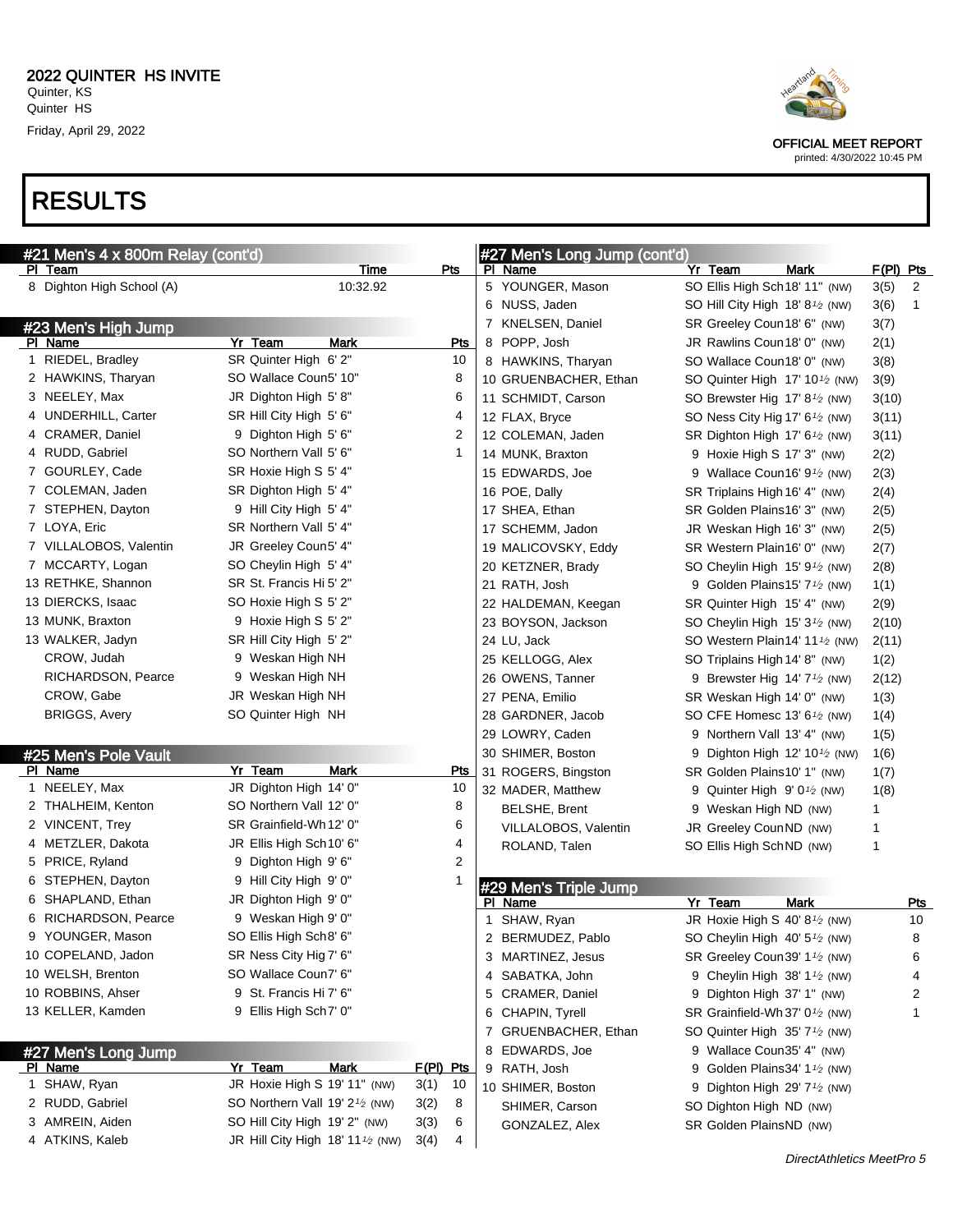

printed: 4/30/2022 10:45 PM

| #31 Men's Shot Put      |                                        |                      | #31 Men's Shot Put (cont'd) |                                         |             |
|-------------------------|----------------------------------------|----------------------|-----------------------------|-----------------------------------------|-------------|
| <u>PI Name</u>          | Yr Team<br>Mark                        | $F(PI)$ Pts          | PI Name                     | Yr Team<br>Mark                         | $F(PI)$ Pts |
| 1 BASART, Rylan         | SR Stockton High44' 10 <sup>1</sup> /2 | 3(1)<br>10           | HAYES, Mike                 | <b>SR Western PlainND</b>               | 1           |
| 2 WOOLF, Brock          | JR Brewster Hig 43' 1"                 | 3(2)<br>8            | PRESSLEY, Cody              | SR Hill City High ND                    | 3           |
| 3 GETZ, Lakin           | SO Quinter High 40' 7 <sup>1</sup> /2  | 6<br>3(3)            |                             |                                         |             |
| 4 POLIFKA, Braden       | Unattached 40'6"                       | 1(1)                 | #33 Men's Discus            |                                         |             |
| 5 BROWN, Dashiell       | SO Quinter High 40' 3 <sup>1</sup> /2  | 3(4)<br>4            | PI Name                     | Yr Team<br>Mark                         | $F(PI)$ Pts |
| 6 BATES, Peyton         | SR Hill City High 38' 10"              | 2<br>3(5)            | BATES, Peyton<br>1          | SR Hill City High 148' 7"               | 3(1)<br>10  |
| 7 SCHILTZ, Ashton       | SR Golden Plains38' 8"                 | $\mathbf{1}$<br>3(6) | 2 WOOLF, Brock              | JR Brewster Hig 130' 9"                 | 3(2)<br>8   |
| 8 BALLUCH, Donovan      | SR Hoxie High S 38' 4"                 | 3(7)                 | 3 BALLUCH, Donovan          | SR Hoxie High S 125' 5"                 | 3(3)<br>6   |
| 9 FIELDS, Alex          | JR Rawlins Coun38' 1"                  | 3(8)                 | 4 GETZ, Lakin               | SO Quinter High 122' 9"                 | 3(4)<br>4   |
| 10 MARSHALL, Casen      | SR Ness City Hig 38' 0"                | 3(9)                 | 5 BASART, Rylan             | SR Stockton High110' 8"                 | 3(5)<br>2   |
| 11 CARTER, Garrett      | SR Golden Plains36' 8"                 | 2(1)                 | 6 MUNGARAY, Fabian          | JR Quinter High 109' 4"                 | 3(6)<br>1   |
| 12 WILKINSON, Eli       | JR Dighton High 36' 4"                 | 3(10)                | 7 MENDEZ, Isaac             | SR Grainfield-Wh 109' 3"                | 1(1)        |
| 12 HOSS, Derrick        | SO Ness City Hig 36' 4"                | 3(10)                | 8 MARSHALL, Casen           | SR Ness City Hig 108' 3"                | 3(7)        |
| 14 WILLEMS, Jake        | SR Wallace Coun36' 1"                  | 3(12)                | 9 WILKINSON, Eli            | JR Dighton High 106' 5"                 | 2(1)        |
| 15 RAILE, Colton        | SO St. Francis Hi 35' 10"              | 2(2)                 | 10 SCHEMPER, Drew           | SO Northern Vall 105' 1"                | 3(8)        |
| 16 PURVIS, Lane         | SR Weskan High 35' $9\frac{1}{2}$      | 2(3)                 | 11 GEORGE, Derek            | SR Natoma High 105' 0"                  | 3(9)        |
| 17 VILLALOBOS, Valentin | JR Greeley Coun35' 4"                  | 1(2)                 | 12 WILLEMS, Jake            | SR Wallace Coun104' 8"                  | 3(10)       |
| 18 SCHEMPER, Drew       | SO Northern Vall 34' 1"                | 2(4)                 | 13 BROWN, Dashiell          | SO Quinter High 101'8"                  | 3(11)       |
| 19 POE, Dally           | SR Triplains High 34' 0"               | 2(5)                 | 14 YOUNG, Zach              | SO Stockton High100' 6"                 | 2(2)        |
| 20 MUNGARAY, Fabian     | JR Quinter High 33' 8 <sup>1/2</sup>   | 3(13)                | 15 CARTER, Garrett          | SR Golden Plains99' 10"                 | 3(12)       |
| 21 VOLLBRACHT, Nathan   | JR Grainfield-Wh 33' 6 $\frac{1}{2}$   | 2(6)                 | 16 FIELDS, Alex             | JR Rawlins Coun 96' 3"                  | 3(13)       |
| 22 REDBURN, Payton      | 9 Dighton High 33' $3\frac{1}{2}$      | 2(7)                 | 17 HOSS, Derrick            | SO Ness City Hig 95' 5"                 | 2(3)        |
| 23 COLLINS, Court       | SO Triplains High 32' 11"              | 2(8)                 | 18 JOHNSON, Gabe            | JR Wallace Coun95' 4"                   | 2(4)        |
| 24 MANGAN, Cade         | SR Greeley Coun32' 8 <sup>1</sup> /2   | 2(9)                 | 19 NORTH, Carson            | JR Ellis High Sch 92' 10"               | 3(14)       |
| 25 WALTER, Dallin       | SR Ness City Hig 31' 8"                | 3(14)                | 20 SCHILTZ, Ashton          | SR Golden Plains92' 8"                  | 2(5)        |
| 26 MORSE, Zach          | JR Dighton High 31' 2"                 | 2(10)                | 21 BENCZE, Aron             | 9 Ellis High Sch 90' 4"                 | 3(15)       |
| 27 YOUNGER, Cael        | SR Ellis High Sch31' 1"                | 2(11)                | 22 COLLINS, Court           | SO Triplains High 89′ 2″                | 2(6)        |
| 28 GNAD, Maverick       | JR Ellis High Sch30' 4"                | 2(12)                | 23 REDBURN, Payton          | 9 Dighton High 89' 0"                   | 2(7)        |
| 29 MARTINSON, Layton    | SO Ellis High Sch30' 3"                | 1(3)                 | 24 BAXTER, Dylan            | JR Stockton High88' 8"                  | 2(8)        |
| 30 MCPHERSON, Connor    | SO Cheylin High 30' 2"                 | 1(4)                 | 25 ZERR, Nick               | SO Triplains High 88' 7 <sup>1</sup> /2 | 2(9)        |
| 31 BRUGGEMAN, Will      | SO Golden Plains29' 9"                 | 1(5)                 | 26 RAILE, Colton            | SO St. Francis Hi 84' 6"                | 2(10)       |
| 32 BAXTER, Dylan        | JR Stockton High29' 8"                 | 1(6)                 | 27 MCPHERSON, Connor        | SO Cheylin High 81' 7"                  | 1(2)        |
| 33 WASON, Wade          | SR Western Plain29' 4"                 | 1(7)                 | 28 COLBY, Kaiden            | SO Ellis High Sch79' 5"                 | 1(3)        |
| 34 WHITHAM, Max         | 9 Greeley Coun29' 3"                   | 1(8)                 | 29 BRUGGEMAN, Will          | SO Golden Plains76' 5"                  | 2(11)       |
| 35 WALT, Evan           | 9 Hill City High 29' 2"                | 2(13)                | 30 WALT, Evan               | 9 Hill City High 74' 0"                 | 2(12)       |
| 36 ANDREASEN, Oswald    | JR Brewster Hig 26' 4"                 | 1(9)                 | 31 CLARK, Will              | 9 Hill City High 70' 2 <sup>1/2</sup>   | 1(4)        |
| 37 KENNY, Jayden        | 9 Brewster Hig 26' $3\frac{1}{2}$      | 1(10)                | 32 ANDREASEN, Oswald        | JR Brewster Hig 67' 7"                  | 1(5)        |
| 38 PAUGH, Cooper        | 9 Cheylin High $24'7'$                 | 1(11)                | 33 PAUGH, Cooper            | 9 Cheylin High 64' 8"                   | 2(13)       |
| 39 PENA, Emilio         | SR Weskan High 23' 4 <sup>1</sup> /2   | 1(12)                | 34 KENNY, Jayden            | 9 Brewster Hig 63' 10"                  | 1(6)        |
| 40 CHEATUM, Jackson     | 9 Triplains High 22' 9 <sup>1</sup> /2 | 1(13)                | 35 AREVALO, Pedro           | SO Dighton High 62' 7 <sup>1</sup> /2   | 1(7)        |
| 41 STRAMEL, Lincoln     | 9 Wallace Coun20' 0"                   | 1(14)                | 36 WALTER, Dallin           | SR Ness City Hig 62' 0"                 | 2(14)       |
| 42 SPEER, Kyle          | SO Northern Vall 15' 11"               | 1(15)                | 37 POAGE, Christapher       | SO Grainfield-Wh 59' 7"                 | 1(8)        |
| DOMINGUEZ, Antonio      | JR Dighton High 31' 2"                 | 2                    | 38 CHEATUM, Jackson         | 9 Triplains High 57' 10"                | 1(9)        |
| <b>BELSHE, Bryce</b>    | SR Weskan High ND                      | 1                    | 39 HOLLE, Eli               | 9 Rawlins Coun54' 101/2                 | 1(10)       |
| JOHNSON, Gabe           | JR Wallace CounND                      | 2                    | 40 STRAMEL, Lincoln         | 9 Wallace Coun49' 9"                    | 1(11)       |
| YANEZ, Javier           | SO St. Francis Hi ND                   | 2                    | 41 COLGIN, Ryan             | SO Weskan High 49' 4"                   | 1(12)       |
|                         |                                        |                      |                             |                                         |             |